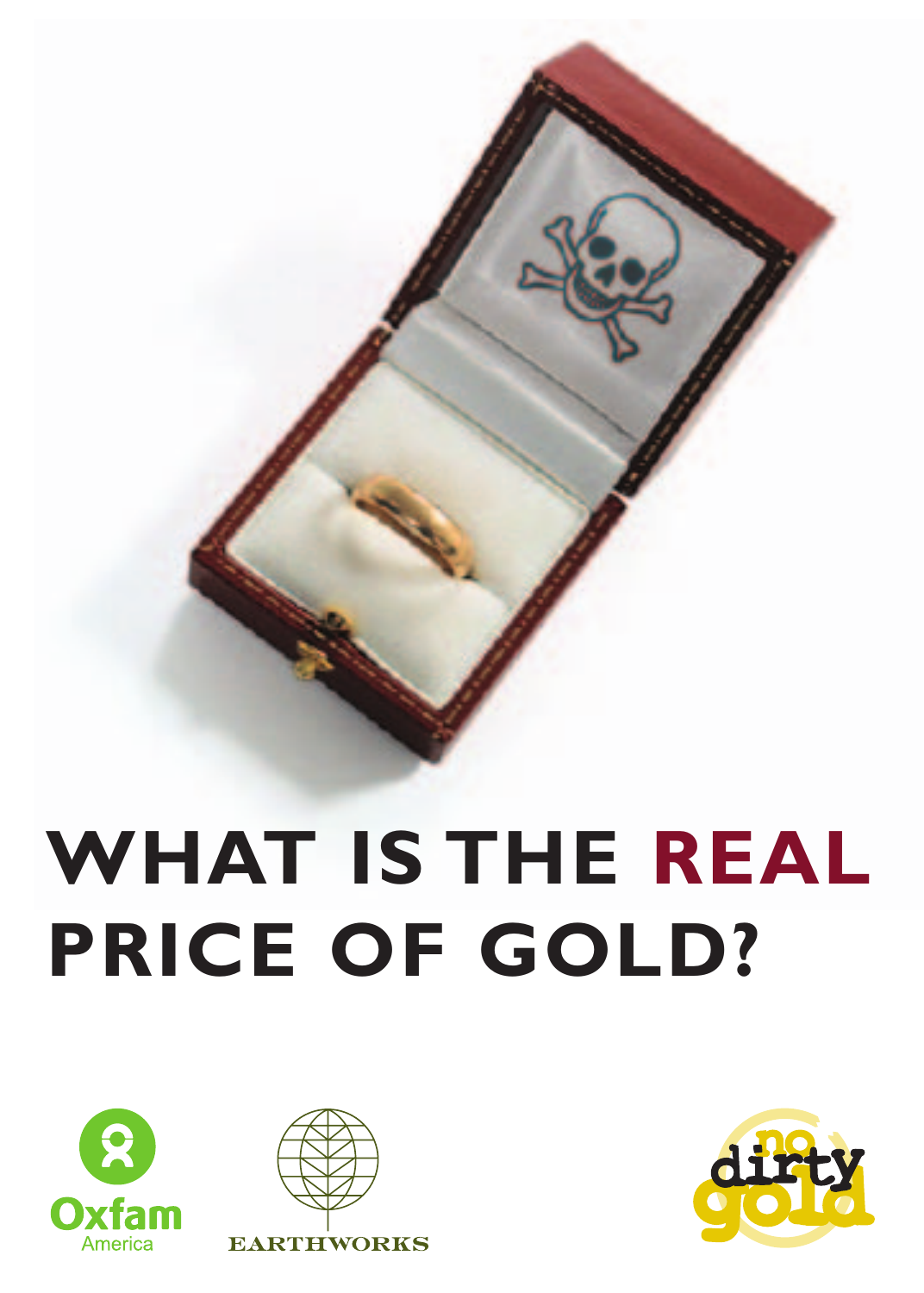

# **POVERTY & POLLUTION**



**Gold mining is one of the most destructive activities in the world.The production of one gold ring generates 20 tons of waste.Toxic chemicals such as cyanide and mercury that are used in producing gold have polluted drinking water supplies, contaminated farmland, and harmed the health of workers and communities. Gold mining operations can also leave a trail of social destruction, displacing communities from their homelands against their will and destroying traditional livelihoods.**

**This is the real price of gold.**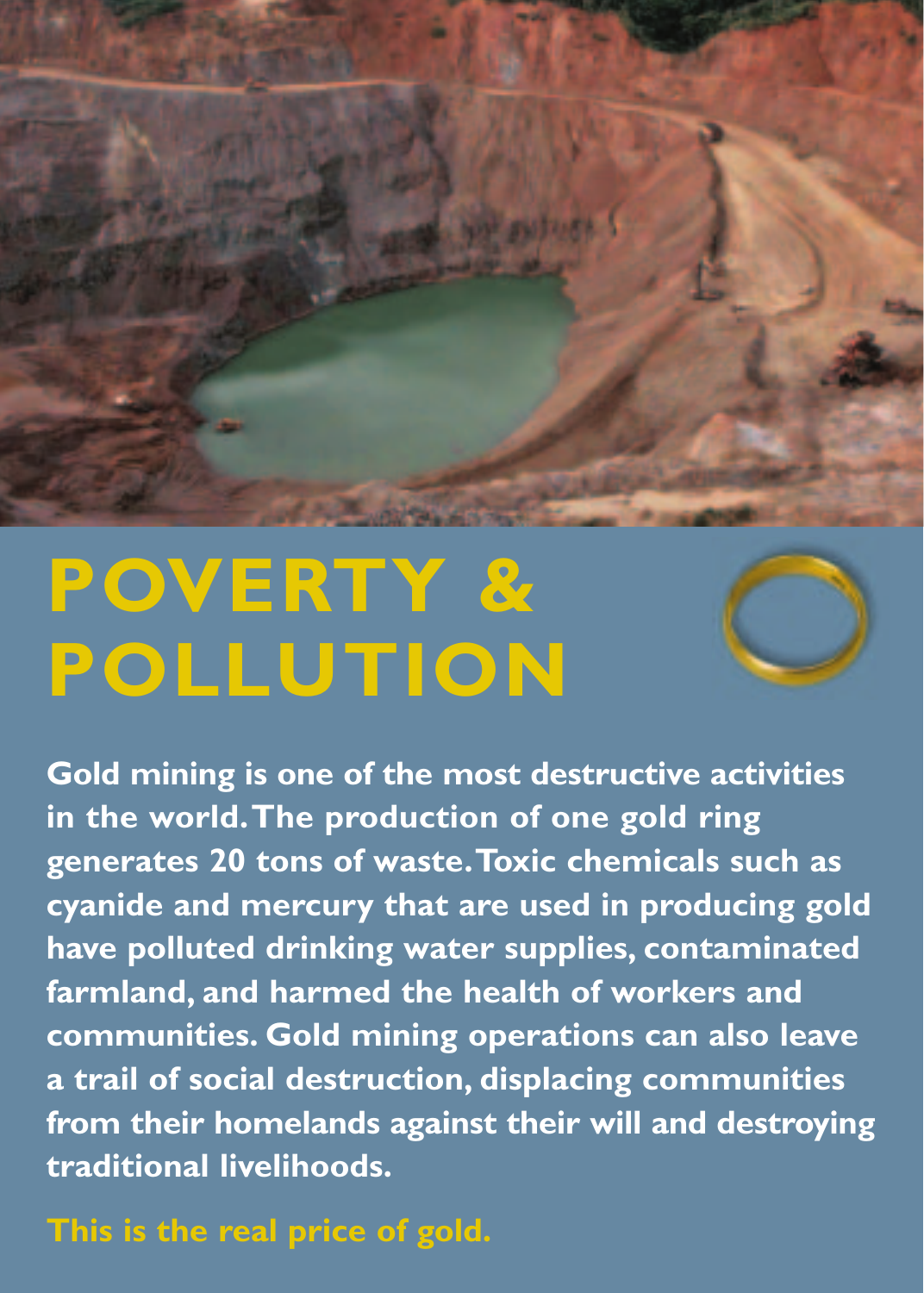

## **Stand up for the rights of local communities.**

**Between 1995 and 2015, approximately half of the gold produced worldwide has or will come from indigenous peoples' lands.**

Mining companies have all too often set up their operations without respecting the wishes of local communities. But indigenous peoples, farmers and other local communities in places as diverse as Ghana and Peru are now speaking out to protect their lives and livelihoods from mining's harmful impacts. Local communities around the world are demanding that new mining projects only go forward with their approval and with full respect for human rights and the environment.

**The No Dirty Gold campaign supports the rights of communities to determine their own future—not to have it decided for them by corporations.**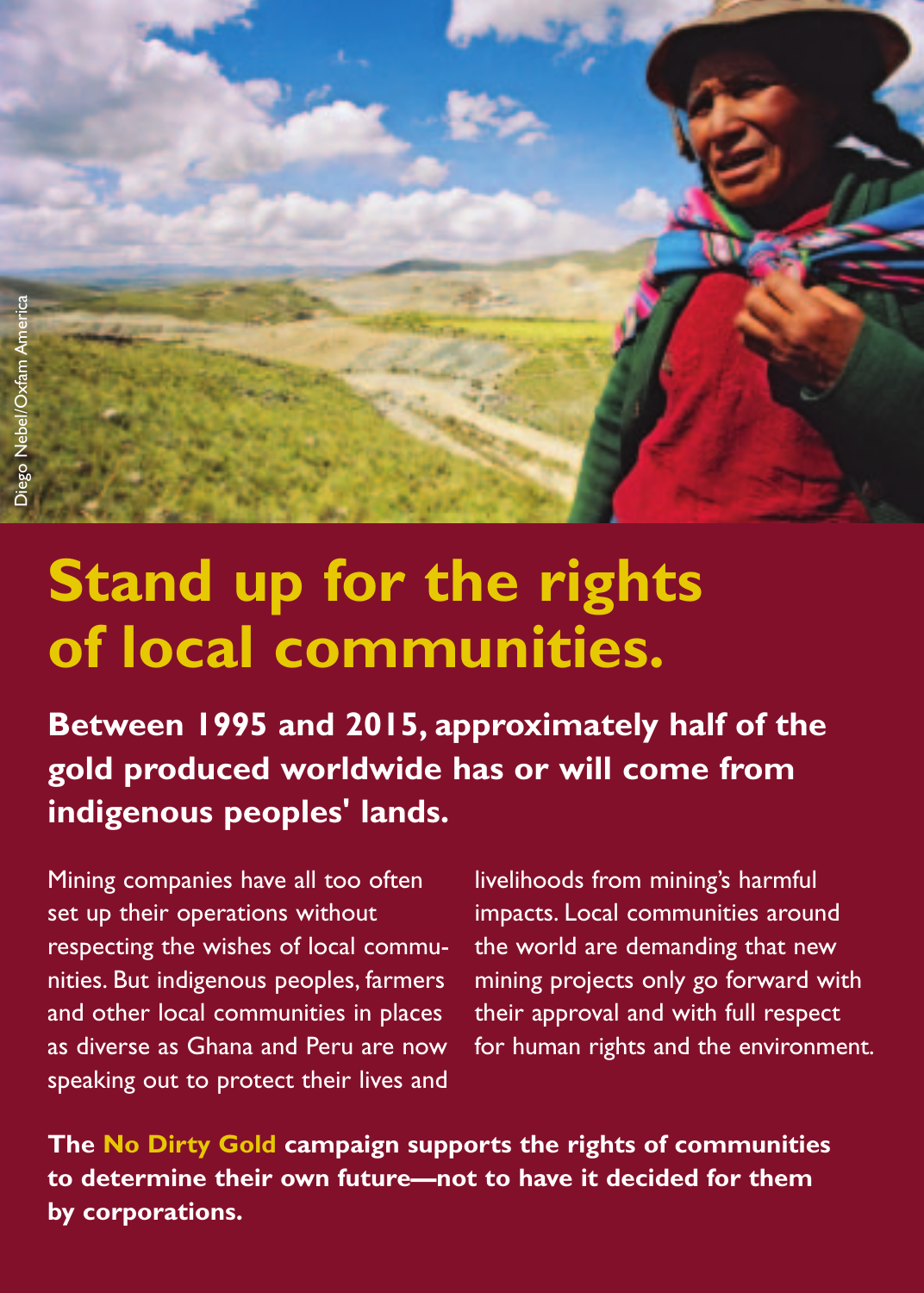

## **Be an informed consumer.**

## **Where does the gold in your jewelry or computer chip come from?**

Most retailers and manufacturers can't say. Without this critical information, consumers will never know if the gold they buy came from a mine that dumps toxic waste in rivers, violates workers' rights, digs up wilderness areas, or evicts communities under the threat of violence.

## **WHAT YOU CAN DO:**

- $\rightarrow$  Inform yourself about the human and environmental impacts of mining.Visit our website **www.nodirtygold.org** and download our report, "Dirty Metals: Mining, Communities and the Environment."
- $\rightarrow$  Sign our campaign pledge calling for an end to irresponsible gold mining practices.
- $\rightarrow$  Ask your local jeweler where the gold in their products comes from. Ask them to support our call for reform of the mining industry.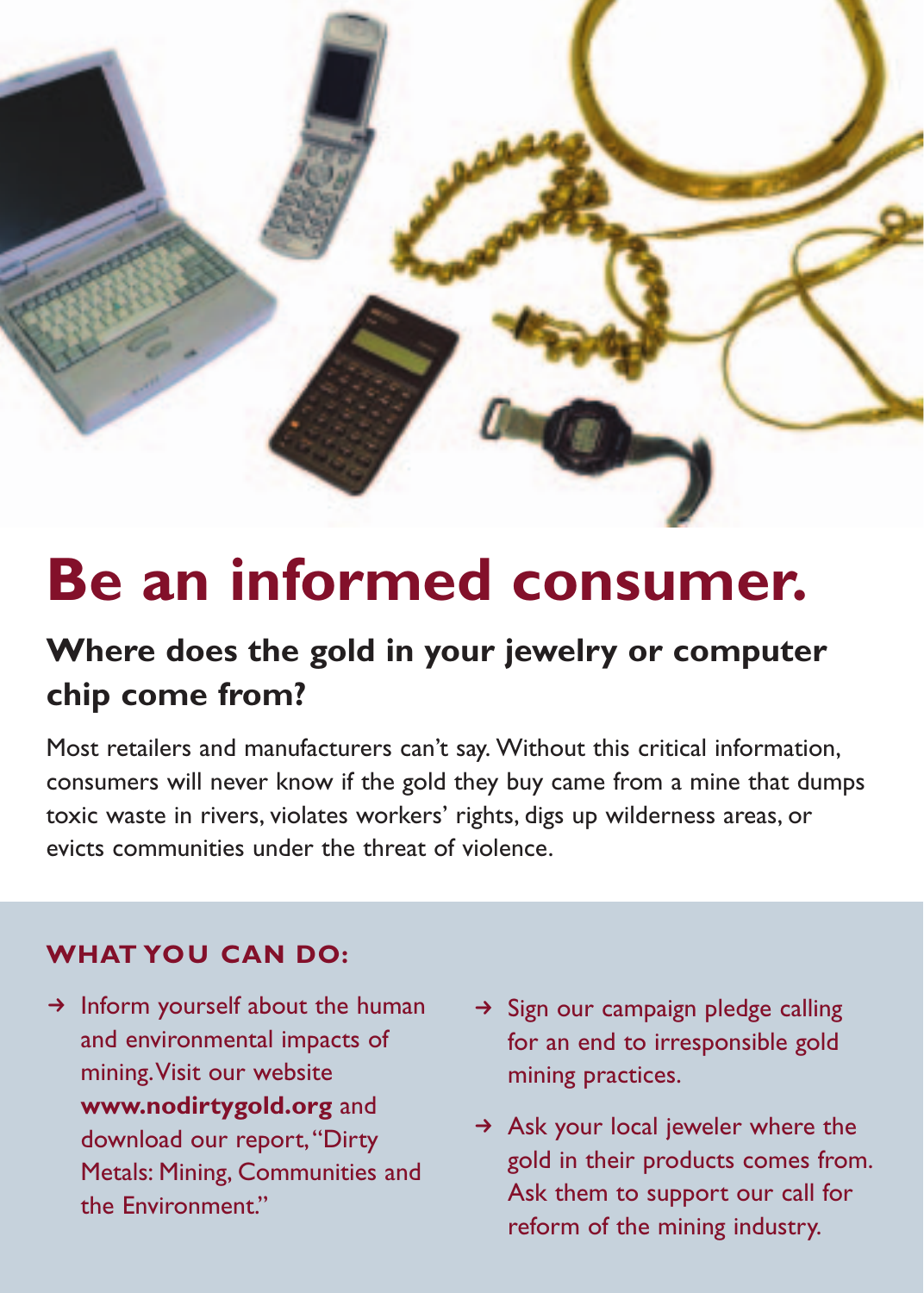## **Communities at risk**

**Mining affects communities on almost every continent. These are just a few of the places where communities are struggling to defend their rights and the environment.**

> **Rosia Montana, Romania** Proposed mine would displace 2,000 people **Issyk-kul, Kyrgyzstan**

## **Western Shoshone homelands**

Severe ground water depletion and damage to sacred lands

Chemical spills, worker injuries, and deaths at World Bank-financed project

## **Marinduque, Philippines**

200 million tons of mine waste dumped in ocean over 16-year period

## **Choropampa, Peru**

400 people poisoned by mercury spill, 2000

### **Tarkwa, Ghana**

More than 30,000 people displaced by mining operations between 1990 and 1998

### **Esquel,Argentina**

Overwhelming local opposition to proposed goldmine near Patagonian town and nature areas

### **West Papua, Indonesia**

Mining company implicated in human rights violations

## **Papua New Guinea**

200,000 tons of mine waste dumped daily into local rivers